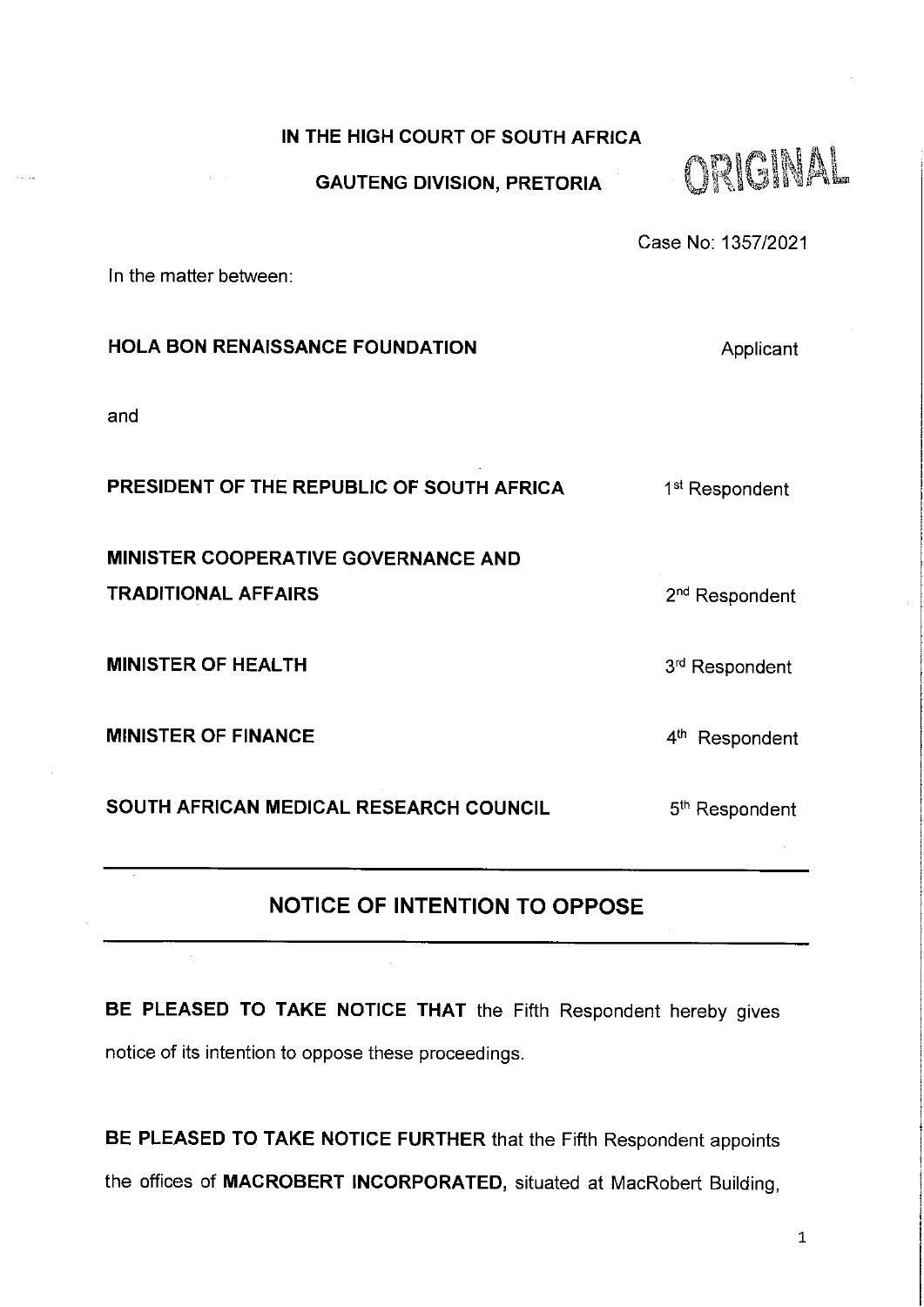Cnr Justice Mahomed & Jan Shoba Street, Brooklyn, Pretoria, as the address at which it will accept notice and service of all documents.

Dated at PRETORIA on this 25T<sup>h</sup> day of JANUARY 2021.

**Ki MACROBERT^INC**

Fifth Respondent's Attorneys Cnr Justice Mahomed & Jan Shoba Streets Brooklyn, Pretoria Tel; 012 425 3533 Fax:086 647 0283 Email: [ktumbadionq@macrobert.co.za](mailto:ktumbadionq@macrobert.co.za) **Ref: GvDM/KTD/00064664**

**TO: THE REGISTRAR OF THE ABOVE HONOURABLE COURT PRETORIA**

AND **TO: HOLA BON RENAISSANCE FOUNDATION APPLICANT'S REPRESENTATIVE** 88 Marshall Street *2^^* Floor, Marshalltown Johannesburg Tel: 0840544733 Fax; 0681596956 Email: info@hbrfoundation.org.za / hbrfoundation@gmail.com **Ref: UNLOCK2021/25** SERVED BY HAND AND ON EMAIL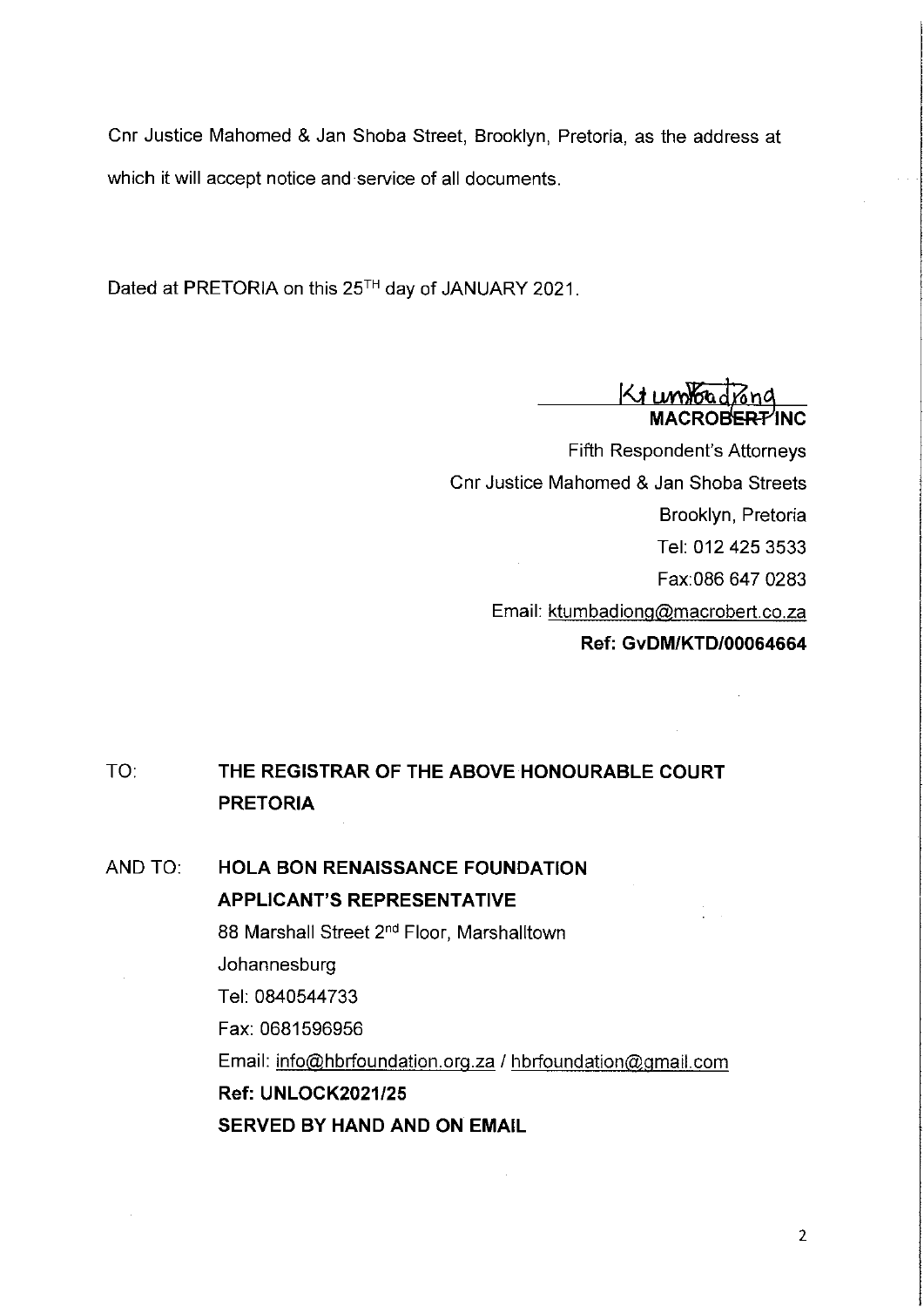#### **AND TO: 1^ RESPONDENT -**

**PRESIDENT OF THE REPUBLIC OF SOUTH AFRICA** Union Buildings, Government Avenue, PRETORIA Tel: 012 300 5200 Email president @po.gov.za Email: [PresidentRSA@presidency.gov.za](mailto:PresidentRSA@presidency.gov.za) Email: [malebo@presidency.gov.za](mailto:malebo@presidency.gov.za) Email: [yesmeen@presidency.gov.za](mailto:yesmeen@presidency.gov.za) **[SERVED BY HAND AND BY EMAIL]**

#### **AND TO : 2-'^ RESPONDENT -**

**DEPARTMENT COOPERATIVE GOVERNANCE AND TRADITIONAL AFFAIRS** 87 Hamilton Street, Arcadia, PRETORIA, 0083 Tel: 012 334 0705 Email: [Carolinem@cogta.gov.za](mailto:Carolinem@cogta.gov.za) Email: Pamela@@cogta.gov.za **[SERVED BY HAND AND BY EMAIL]**

### **AND TO: 3\*^ RESPONDENT - MINISTER OF HEALTH**

Civitas Building, Floor 20, cnr Struben and Thabo Sehume Streets, PRETORIA Tel No: 012 395 8086 Email: [Sandile.Buthelezi@health.gov.za](mailto:Sandile.Buthelezi@health.gov.za) Email[:georgina.sylvester@health.gov.za](mailto:georgina.sylvester@health.gov.za) **[SERVED BY HAND AND BY EMAIL]**